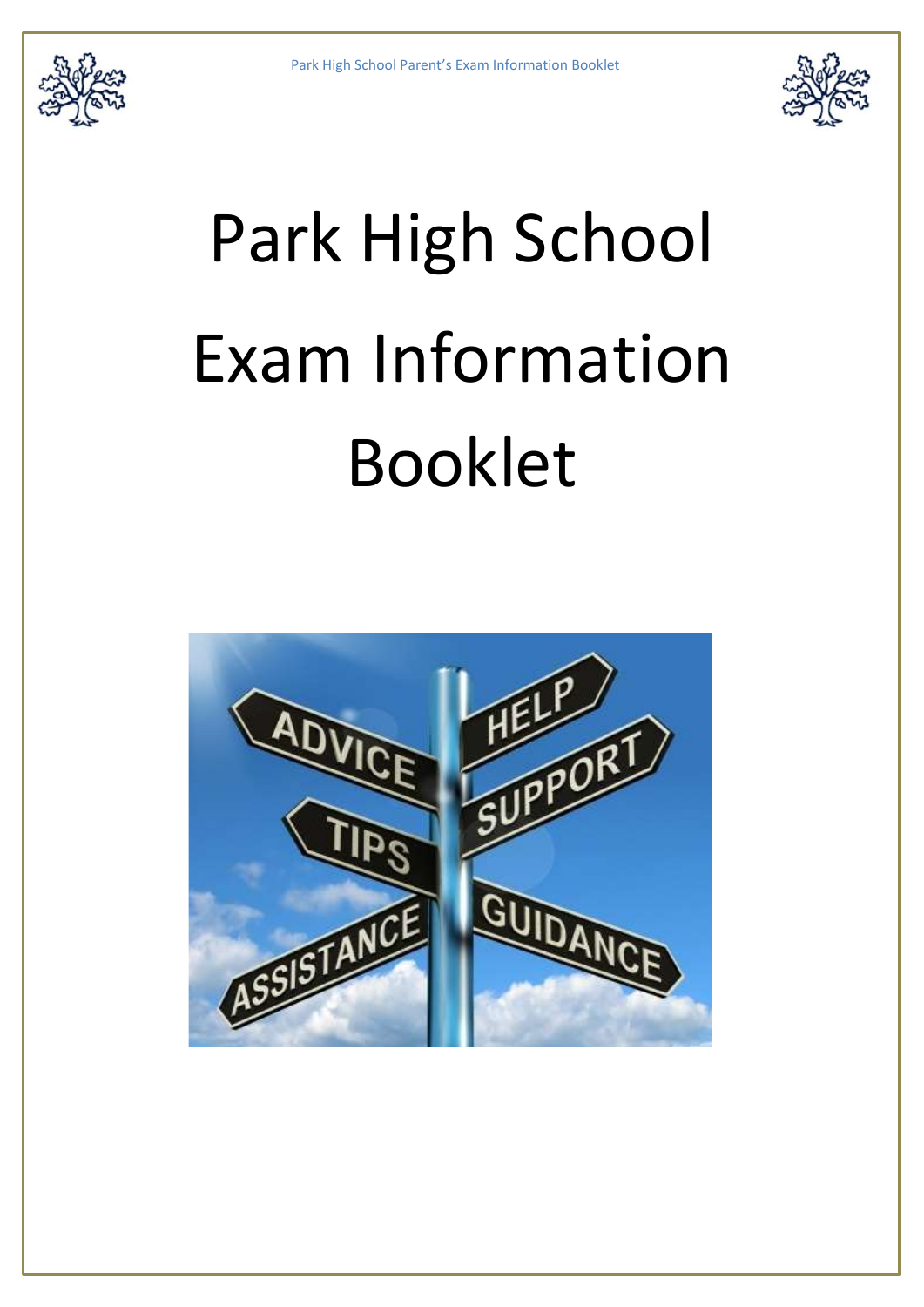



# **Introduction**

At Park High School we like to support our students during all aspects of school life; as part of this we would like to offer some helpful hints and information so that you are prepared for the approaching exams.

This booklet offers information on:

- Exam Techniques
- Exam Revision
- Stress Management

If you have any concerns about your son/daughter as the exams approach, please do not hesitate to contact the school.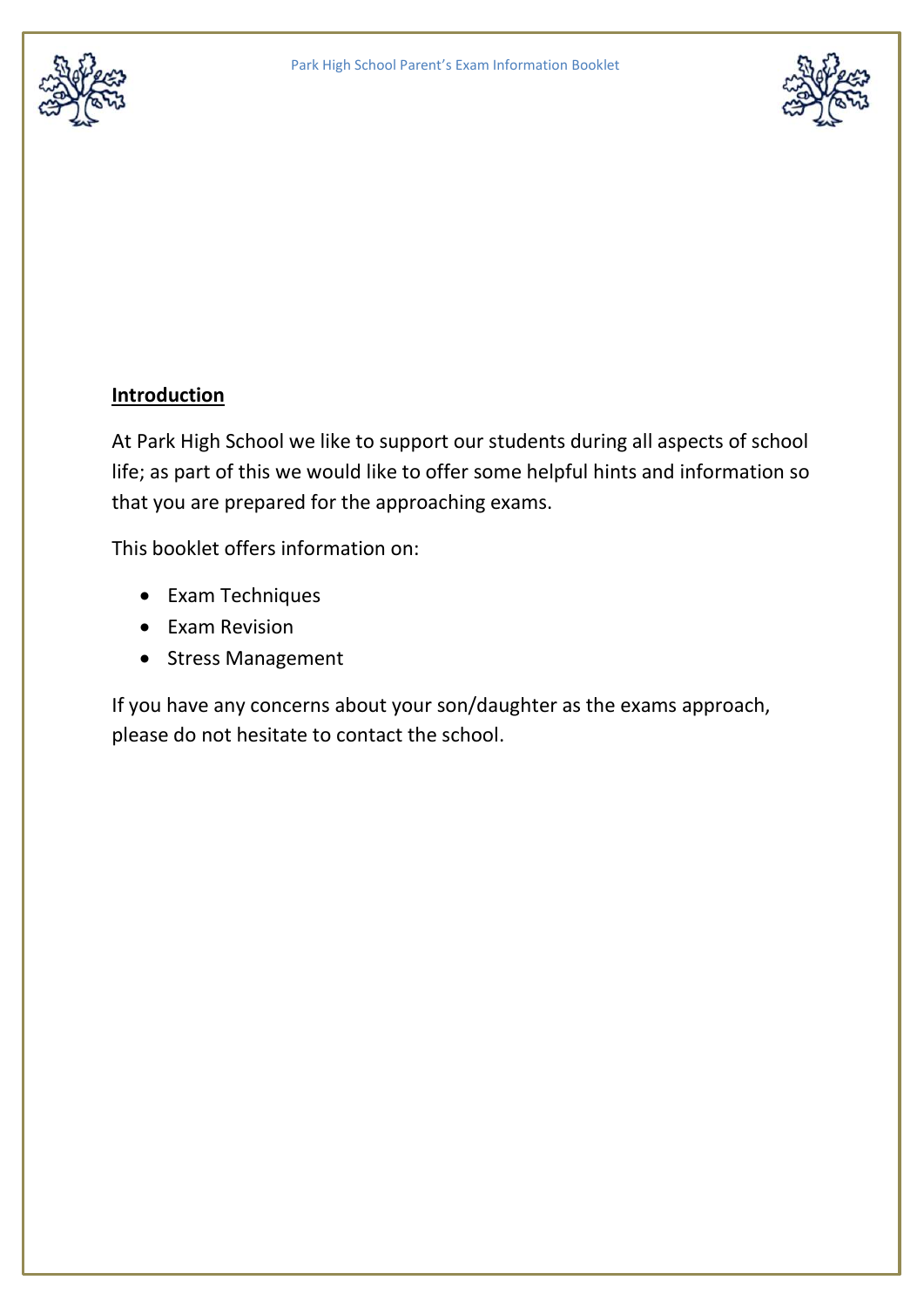



# Exam Technique

It is important to note that your son/daughter may feel apprehensive about the exams at any given point. Some examples are listed below:



## Preparation

The students are expected to prepare for the exams. You can support your son/daughter by going through the list below and help them to be mentally prepared.

- 1. Create an revision timetable
- 2. Find out where the exams are
- 3. Make sure you know what time the exam starts and get there at least 15 minutes early
- 4. Have your ID (If required)
- 5. Check you have the right equipment e.g., pens, pencils, rubber, ruler, calculator (if needed) etc.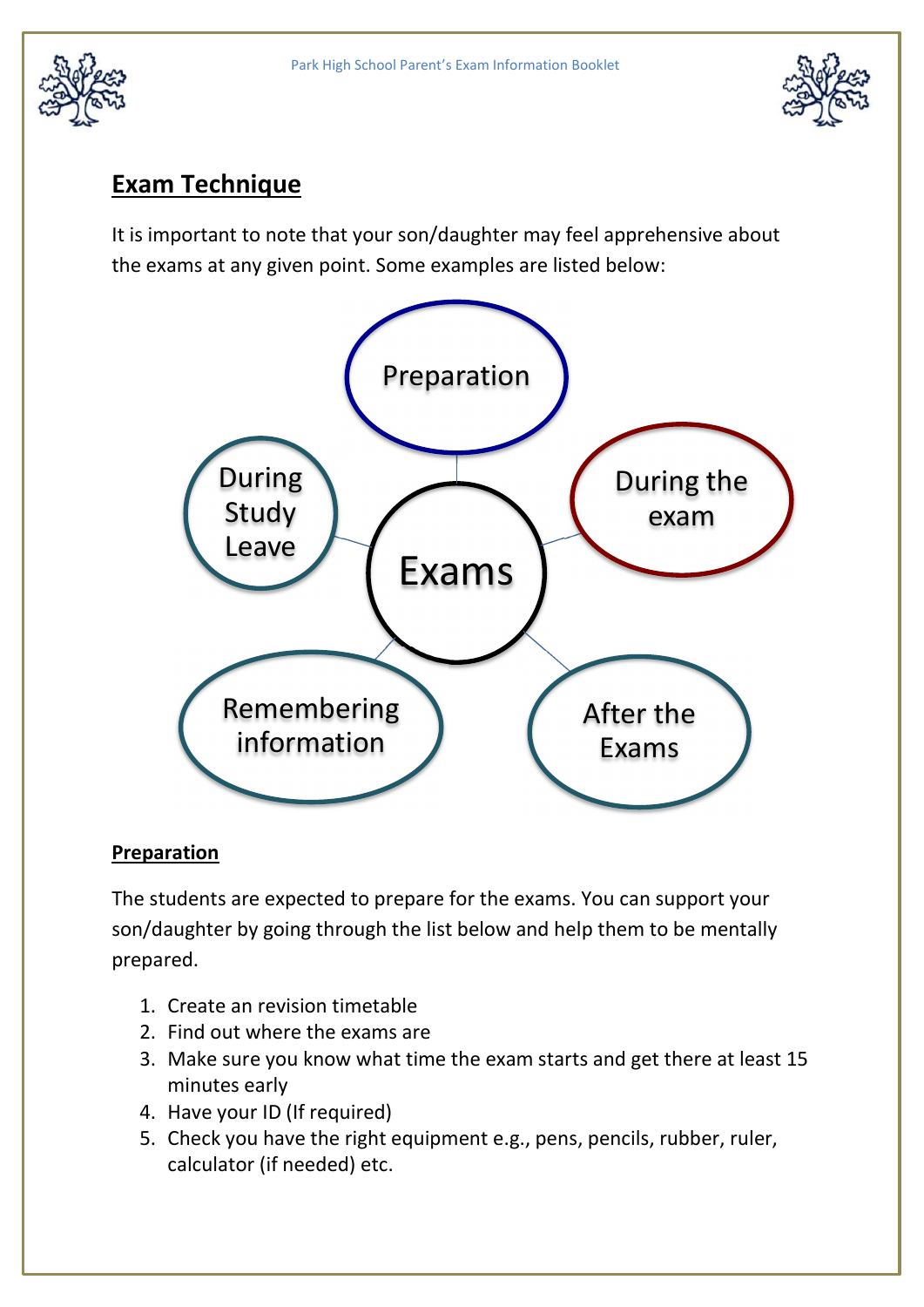



# During the Exam

You can help your son/daughter by encouraging them to write clear, precise answers and keep re-reading the question.

## After the Exam

Try to make sure your son/daughter does not waste time worrying about how they have done and if they could have done better. Encourage them to relax and prepare for the next exam.

## Revision Techniques

Making sure your son/daughter starts revision early, this helps to reduce the pressure later on.

Try to encourage your son/daughter to do the following:

- Make their own revision notes
- Condense their notes as much as they can
- Check the syllabus or ask a teacher
- Make sure they know the key topics
- Don't overdo it
- Take regular breaks
- Use a variety of revision techniques and find the one that works for them, a variety will reduce boredom
- Don't make pointless notes
- Use past papers
- Be confident
- Be Positive a positive attitude will result in a positive result!

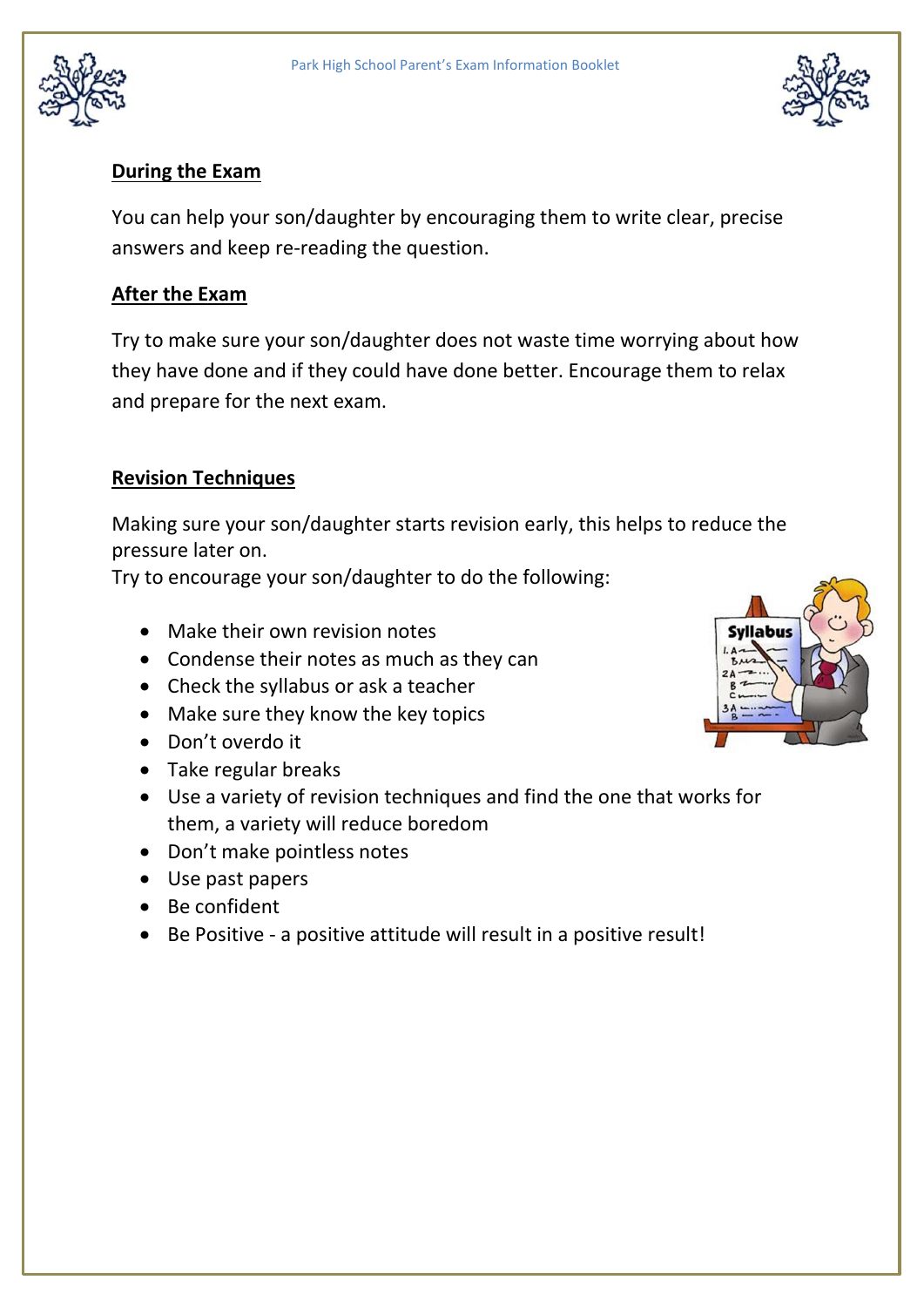



When planning a revision timetable with your son/daughter, make sure you try to include the following daily outlines and breaks. Encourage them to be realistic and set targets that you know they can achieve. If you think it will take them an hour to cover a topic, give them an extra 30 minutes.

Different ways of revising:

- Creating mind maps or diagrams
- Pictures
- Highlighters
- Creating notes
- Record yourself and listening to it
- Working where there are no distractions
- Working on your own
- Working in a group
- Reading your notes out loud
- Doing past papers against the clock

| LONGLEUM                                                                                                                                                                                   |
|--------------------------------------------------------------------------------------------------------------------------------------------------------------------------------------------|
| <b>CAN CAN</b><br><b>New Kingston</b><br>Basema.<br>ATLQNS                                                                                                                                 |
| Conservation<br>CHEMICAL<br>LIGHT<br>SQUIDED EOR<br><b>ATTENDED</b><br>LAB<br><b>ELECTRICIA</b><br><b>B</b> iomass<br>ANTICAR<br><b>SILONAITE ADURAL</b><br><b>ALD COLUM</b><br>unit-Toule |
| <b>KAZA</b><br>Loneman<br><b>CONGRY RAWES ASSESSMENT PROPERTY</b><br>$\mathcal{C}$<br>ARENES<br>mass (m) petental<br><b>MACARASTER</b>                                                     |
| grants?<br>heigh<br><b>COLORADO</b><br><b>REALTS</b><br>KELVINSOS<br><b>SEVEN</b><br>LOOSE AZAKSY<br><b>GELSIN</b>                                                                         |
| 02 433 V<br>233'C ABSOLUTE REED<br><b>Republicans</b>                                                                                                                                      |



| <b>Revision Timetable</b> |        |         |           |          |        |          |        |               |                      |  |  |
|---------------------------|--------|---------|-----------|----------|--------|----------|--------|---------------|----------------------|--|--|
|                           | Monday | Tuesday | Wednesday | Thursday | Friday | Saturday | Sunday | Subject       | Sessions per<br>week |  |  |
| $9-10$ am                 |        |         |           |          |        |          |        | English       |                      |  |  |
| $10 - 11$ am              |        |         |           |          |        |          |        | <b>Maths</b>  |                      |  |  |
| $11 - 12$ am              |        |         |           |          |        |          |        | Science       |                      |  |  |
| $12 - 1$ pm               |        |         |           |          |        |          |        | <b>RE</b>     |                      |  |  |
| $1-2$ pm                  |        |         |           |          |        |          |        |               |                      |  |  |
| 2-3 pm                    |        |         |           |          |        |          |        |               |                      |  |  |
| $3-4$ pm                  |        |         |           |          |        |          |        |               |                      |  |  |
| $4-5$ pm                  |        |         |           |          |        |          |        |               |                      |  |  |
| $5 - 6$ pm                |        |         |           |          |        |          |        |               |                      |  |  |
| $6 - 7$ pm                |        |         |           |          |        |          |        |               |                      |  |  |
| $7 - 8$ pm                |        |         |           |          |        |          |        |               |                      |  |  |
| $8-9$ pm                  |        |         |           |          |        |          |        | <b>Breaks</b> |                      |  |  |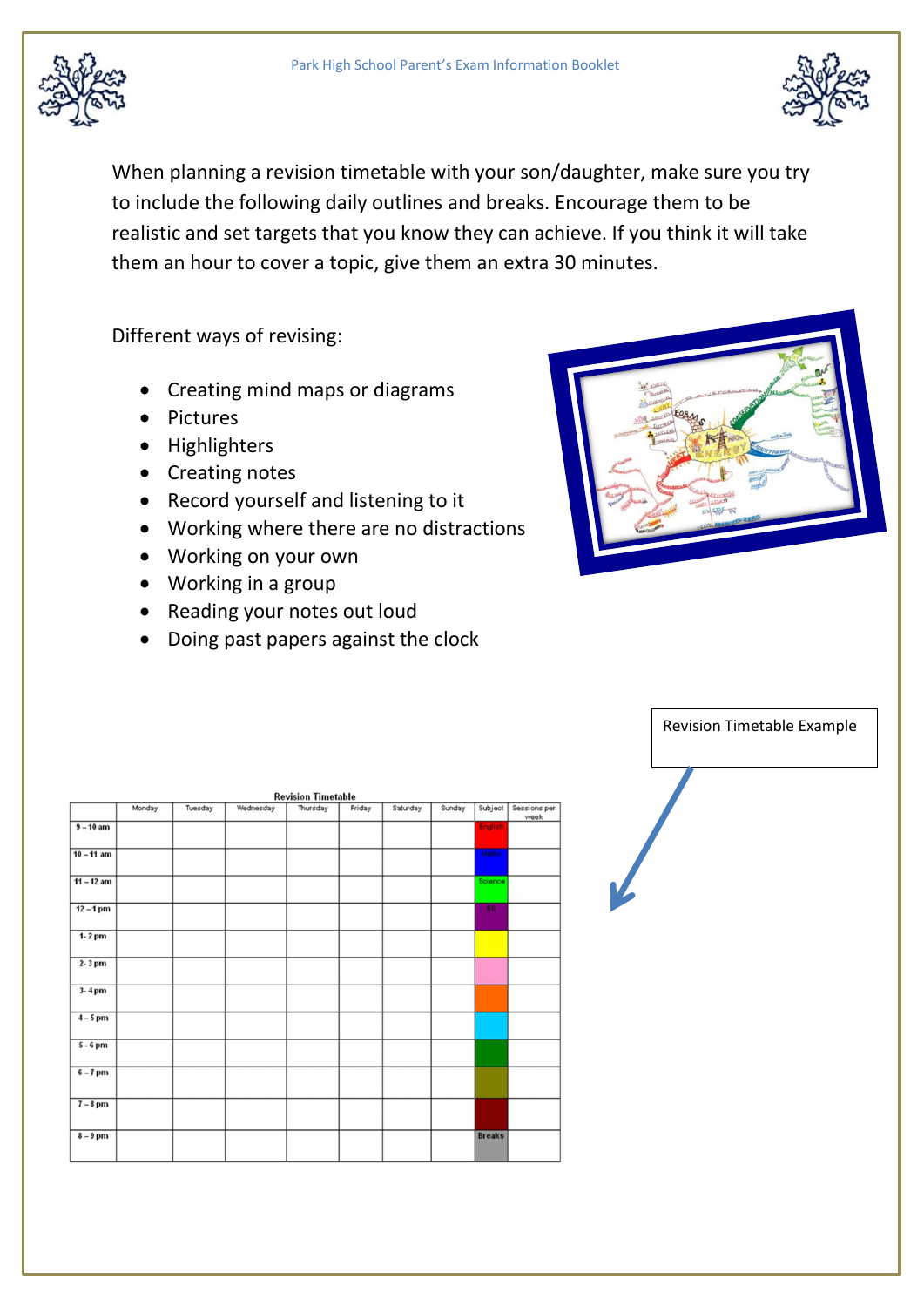



## Stress Management

The exams can cause some students to become anxious. Here are a couple of tips to help your son/daughter deal with exam stress:

• It is important to get at least 8 hours of sleep a day.



- Take regular 20-minute breaks; don't try to cram too much information at one time.
- Make sure your son/daughter still has time for other activities.
- Create achievable goals for your son/daughter
- Eat regularly
- Drink plenty of water
- Take time to exercise
- Maintain a positive outlook
- Do some breathing exercise close your eyes, sit back and control your breathing. Deep breaths in and out of your nose and counting to 5 each way.